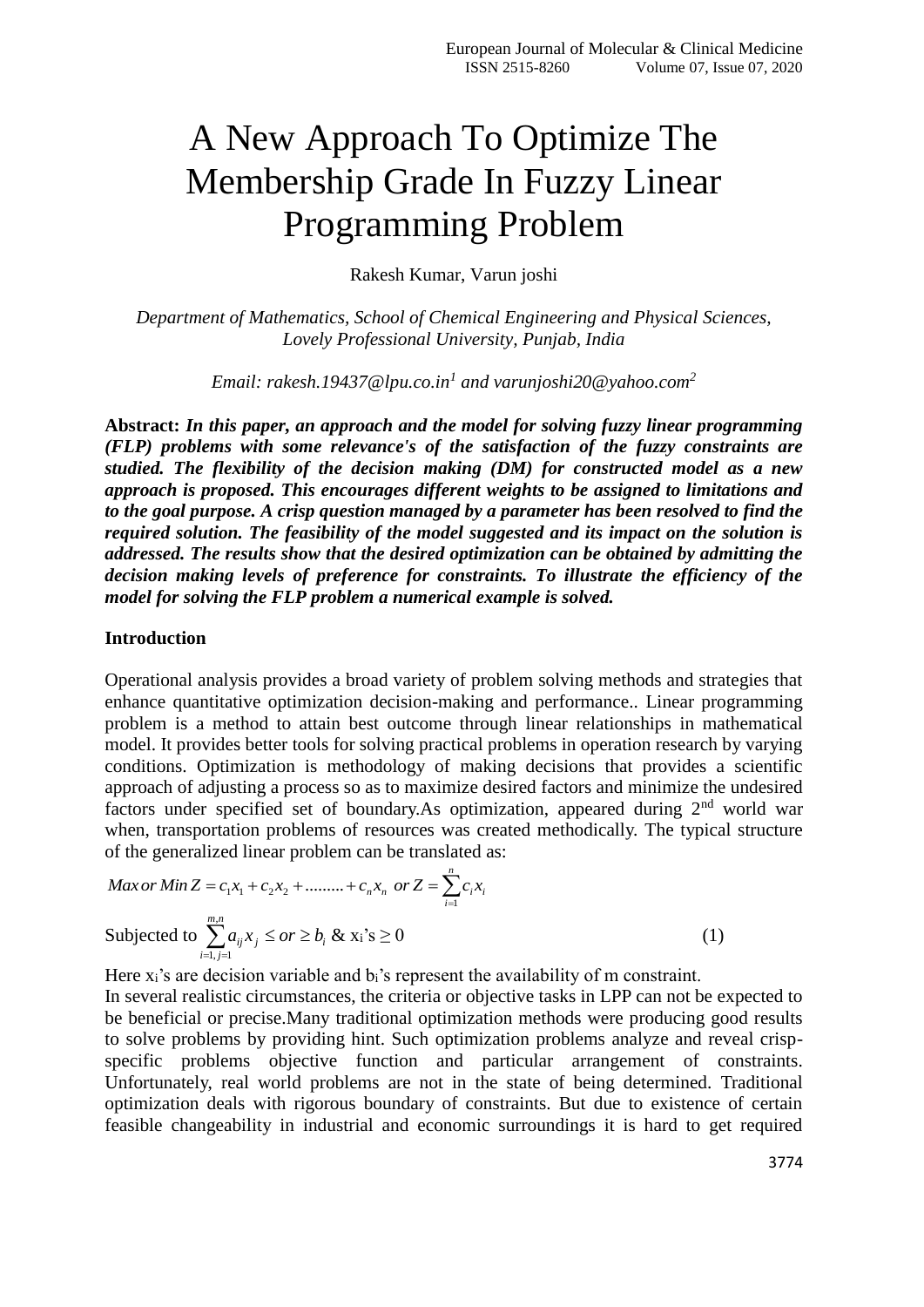degree of satisfactions from the crisp optimal problem. It is obvious or appropriate that many other LPP forms such as fuzzy-linear programming be used when coping with these conditions. The outcomes of this form of fuzzy Lpp are actual numbers that are a substitute for fuzzy figures. There are many effective method of solving an LPP. In this paper we are proposing triangular fuzzy Lpp and For example:

$$
Max Z = \sum_{i=1}^{n} c_i x_i
$$

Subjected to

$$
\sum_{i=1, j=1}^{m,n} a_{ij} x_j \leq or \geq (b_i - p_i) \to b_i \to (b_i + p_i) \text{ And } x_i \geq 0.
$$
 (2)

If the availability, of constrains is fluctuating from basic  $(b<sub>i</sub>)$  requirement to certain additive and minified availability, it can be done in a symmetric form or non-symmetric form then triangular fuzzy Lpp can estimate the required optimization under fuzzy conditions. The term fuzzy indicates "uncertain." Fuzziness happens where there is no definite border of a piece of knowledge. Uncertain mathematical knowledge was defined by the principle of the fuzzy set (Zadeh, 1965). Existing model decisions may also be implemented in different forms such as decision-making on entity, multi-level, multi-level and multi-criteria models. The classical linear programming problems are confined to optimize the objective under certain crisp restrictions. In this project we are using Fuzzy LPP to avoid the destruction in cost minimization under real time situations. The fuzzy Lpp to deal with probabilistic increment and decrement in the basic availability (b<sub>i</sub>) of classical optimization and analyzing the result with targeted membership grade. Triangular fuzzy Lpp are used to interpret the feasible uncertainty and gives complete information in decision-making, risk rating, and expert systems. Both these Lpp are applied in many fields such as risk management, decisionmaking, and evaluation.Human decisions are generally affected with making a decision in existence of fuzziness, incomplete information. With the existence of the fuzzy linear programming many researchers introduced methods for the solution of this problem. J Reed and S. Leaven good (1998) cleared the concept of simplex method and how to solve linear programming maximization problem and to further use simplex method. This paper also clarifies the concept of objective function, decision variable and constraints set.PredragProdanovic (2001) proposed "fuzzy ranking techniques and numerous expert decisions modeling." This paper deals with the theory of fuzzy logic, represents imprecision by the fact that certain objects have poorly or ill-defined boundaries. Giorgio B. Dantzig (2002) addressed the origin of linear programming, and the historical importance and the course of its mathematical programming extensions.. He clears out the existence of linear programming and transportation problem.Yenilmez, K. & Gasimov, R. (2002) they concentrate on lpp with only fuzzy specified coefficients and in which both the right-hand side and the specified coefficients are fuzzy number. They contrast this method with well known "fuzzy decisive set technique."Rogers's et.all (2008) emphasized on linear fuzzy programming problems. This paper deals with the linear fuzzy programming problems which have fuzzy constraints with a varying objective function and varying constraints. Dr. Zaki. S Tewfik and SabibhaFathil Jawed proposed (2010) a technique for optimizing and solving Fuzzy LPP. DiptiDubey and AparnaMehra (2011) presented "an approach to solve linear programming problem". This paper also clarifies the concept of ranking a fuzzy number and the concept of fuzzy triangular number.A research paper by Dipankar Chakra borty, Deepak Kumar Jana and Tappan Kumar Roy (2014) gave "A fresh beginning to fuzzy optimization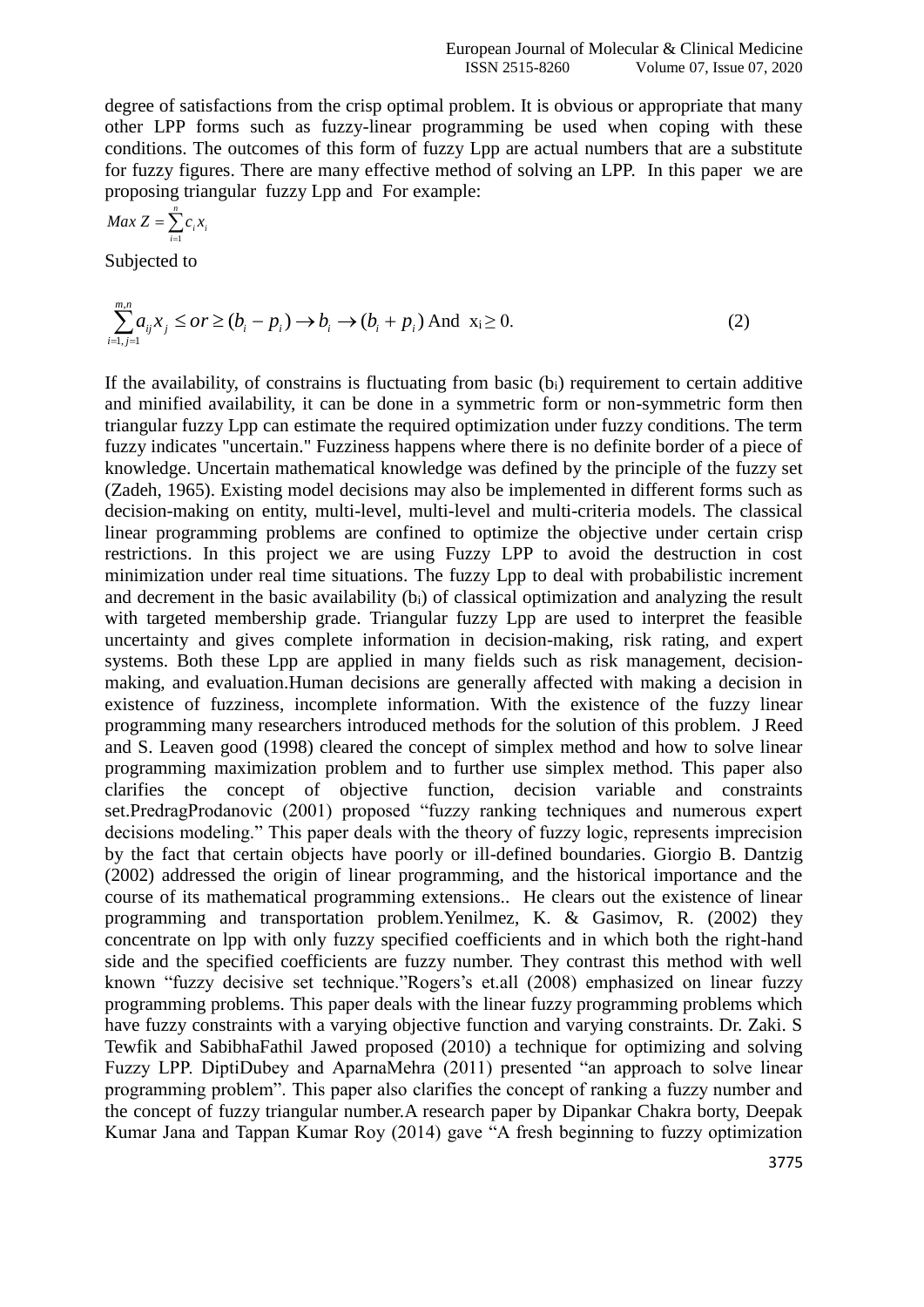problem using unavoidably and intrigity measures." .Xinxiang Zhang Wiemin ma and Liping Chem. (2014) demonstrate and explained "the new resemblance of triangular fuzzy number and its application." A new technique to compute triangular fuzzy number is presented, which takes the shape's dissimilar area and midpoint of two triangular fuzzy numbers into consideration. UdaySharma[2015] clarified a modern approach for the resolution of the Fully Fuzzy Linear Programming Problem (FFLP) with three-angle Fuzzy Numbers and all drawbacks of Fuzzy Equality or Uniformité..Monalisha Pattnaik(2015) proposed Big-M Method in Fuzzy Based Linear Programming Problems for Post Optimal Analyses. A. Hosseinzadehet.all(2016) is working on a modern technique by utilizing the lexicography framework to overcome Totally Fuzzy Linear Programming. In this document they develop a new paradigm for FFLP resolution, by considering the (L-R) fuggish numbers and the system for lexicography along with crisp linear programming.

### **Methodology**

Fuzzy Linear Programming

Classical LPPs are the minimum or maximum values under linear inequalities or linear function equations. The standard form of LPP is represented by

$$
\text{Max } / \text{Min } Z = \sum_{j=1}^{n} c_j x_j
$$

Subject to  $\sum_{j=1}^{n} a_{ij} x_j \leq or \geq b_i$ Where,  $x_i \geq 0, i, j \in \mathbb{N}$  (3)

The function to be Max Z or Min Z is called the an objective function. The  $c_i$  are called cost coefficients. The A=[ $a_{ij}$ ] matrix is called a restriction matrix and the b= <  $b_1, b_2, ..., b_m >^T$  is called a vector on the right side. where  $x = \langle x_1, x_2, ..., x_n \rangle^T$  is the vector of variables.

The standard form fuzzy linear programming is represented by

$$
\text{Max } Z = \sum_{j=1}^{n} c_j x_j
$$
\n
$$
\text{Where, } x_j \ge 0, i, j \in \mathbb{N} \tag{4}
$$

Where, the  $b_i$  $\tilde{b}_i$  is the fuzzy number. With regard to the increase in the availability of restrictions, the fuzzy number can be presented in the above equation (2.5). The membership function would be described as follows.

$$
\widetilde{b}_{i} = \begin{cases}\n1 & \text{when } x \leq b_{i} \\
\frac{b_{i} + p_{i} - x}{p_{i}} & \text{when } b_{i} \leq x \leq b_{i} + p_{i} \\
0 & \text{when } x \geq b_{i} + p_{i}\n\end{cases}
$$
\n(5)



3776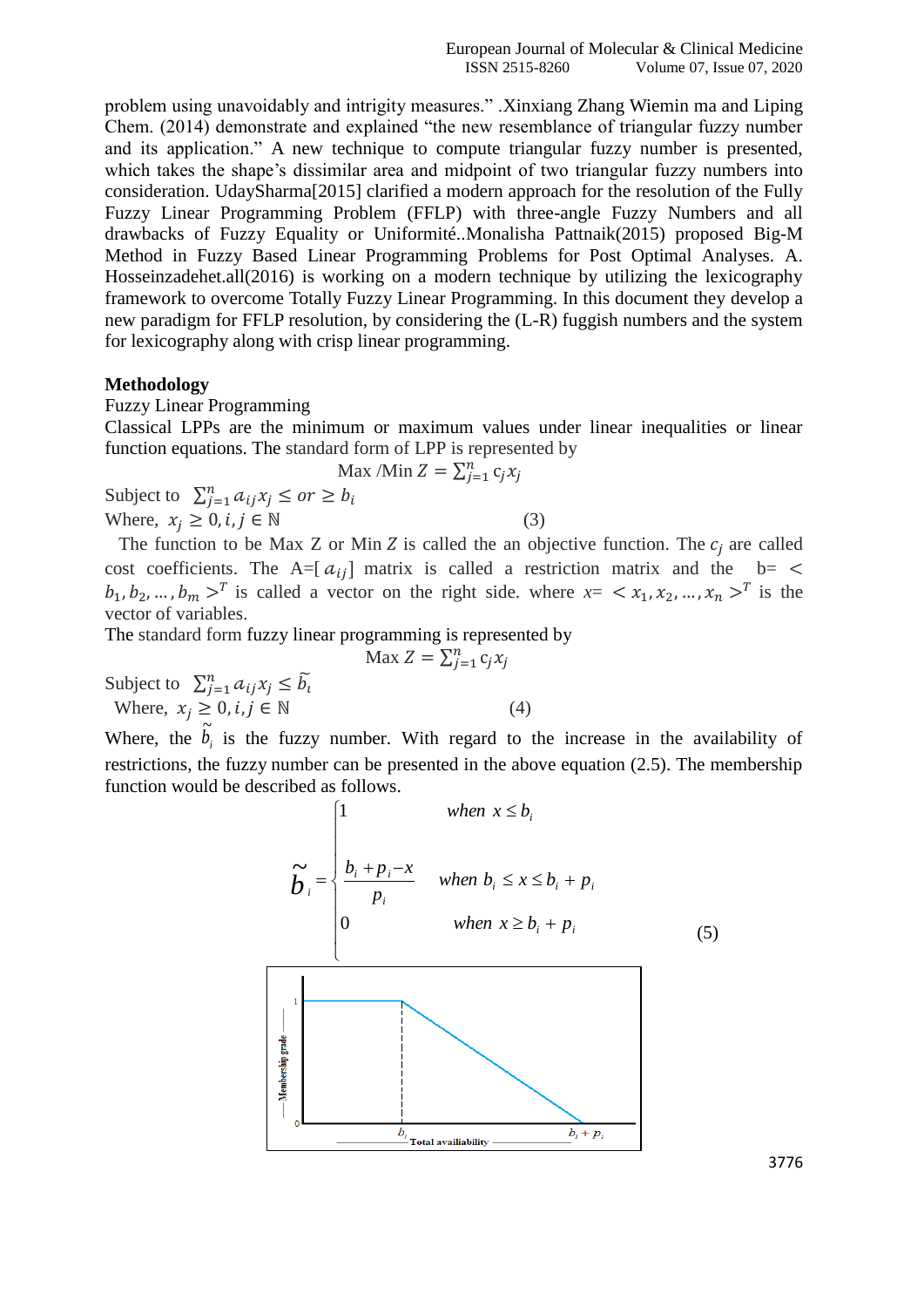#### Figure 2.1: representation of membership function for  $b_i$  $\tilde{L}$

The coefficient on the right is the membership function, i.e. the availability ofrestrictions. In order to optimize such a problem, we need to estimate the lower and upper boundaries of the optimum values. The lower bound  $(Z_l)$  value is

$$
\text{Max } Z_l = \sum_{j=1}^n c_j x_j
$$
\n
$$
\text{Subject to } \sum_{j=1}^n a_{ij} x_j \le b_i
$$
\n
$$
\text{Where, } x_j \ge 0, i, j \in \mathbb{N} \text{ , } x \in \mathbb{R}.
$$
\n
$$
\text{The optimal values upper bound } (Z_u) \text{ is as follows}
$$
\n
$$
\text{Max } Z_u = \sum_{j=1}^n c_j x_j
$$
\n
$$
\text{Subject to } \sum_{j=1}^n a_{ij} x_j \le b_i + p_i
$$
\n
$$
\text{Where, } x_j \ge 0, i, j \in \mathbb{N} \text{ , } x \in \mathbb{R}
$$
\n
$$
(7)
$$

Where,  $p_i$  is an increase in probabilistic availability of restrictions. In this case, the total probabilistic increase of access to restrictions is determined by the right coefficient. The Simplex method can now be used to find a solution for both the lower and upper bounds of the LPPs. Using these lower and upper bounds, the optimized fuzzy LPP will be obtained

as follows.  
\n
$$
\text{Max } Z = \lambda
$$
\n
$$
\text{Subject to } \lambda(Z_u - Z_l) - \sum_{j=1}^n c_j x_j \le -Z_l
$$
\n
$$
\lambda(p_i) + \sum_{j=1}^n a_{ij} x_j \le b_i + p_i
$$
\n
$$
(8)
$$

Where,  $x_i \geq 0$ , i,  $j \in \mathbb{N}$  and  $\lambda \in (0,1)$  is membership grade

#### **New approach**

Many scholars have been investigating LP problems with fouzzy restrictions, and in particular many methods to solving question (1) have been suggested. Next, the clean linear programming problem for the two-phase solution,

Max  $v = \sum_{j=1}^n v_j$ Subject to  $0 \le v_j \le \mu_j(x) \le 1$  (9) Where,  $x_i \geq 0$ ,  $i, j \in \mathbb{N}$ ,  $x \in \mathbb{R}$ 

In the first step it is solved. If  $x \Box$  is the appropriate answer to (9), the second stage solution is:

Max  $v = \sum_{j=1}^n \alpha_j$ 

$$
\text{Subject to } \mu_j(x') \le \alpha_j \le \mu_j(x) \le 1 \tag{9}
$$
\n
$$
\text{Where, } x_j \ge 0, i, j \in \mathbb{N} \text{ , } x \in \mathbb{R}
$$

We now define the ideal two-phase solution by  $(v \square, \square \square, x \square)$  the optimum solution of (8) is  $(v\Box, x\Box)$ , the  $(\Box\Box, x\Box)$  is the appropriate solution of (9). The advantage of system (9) over the conventional max min operator in the two-phase method (8) is its capacity, where appropriate, to build on the solution with higher membership grade. We consider that we should have  $\Box_i(x) = \Box_{i \in I}^*$ ,  $i \Box 0, \ldots, m$ , the best solution for (9Thus, problem(9) Could be described as equivalent: Max  $\sum_{j=1}^{n} \mu_j(x)$ Subject to  $\mu_j(x') \leq \mu_j(x) \leq 1$  (10)

Subject to 
$$
\mu_j(x') \leq \mu_j(x) \leq 1
$$
  
Where,  $x_j \geq 0, i, j \in \mathbb{N}$ ,  $x \in \mathbb{R}$ 

DM's compliance with the goal function and restrictions are considered by the two stage approach[6] to problem(1) to be separate priorities with equivalent weights in the MOLP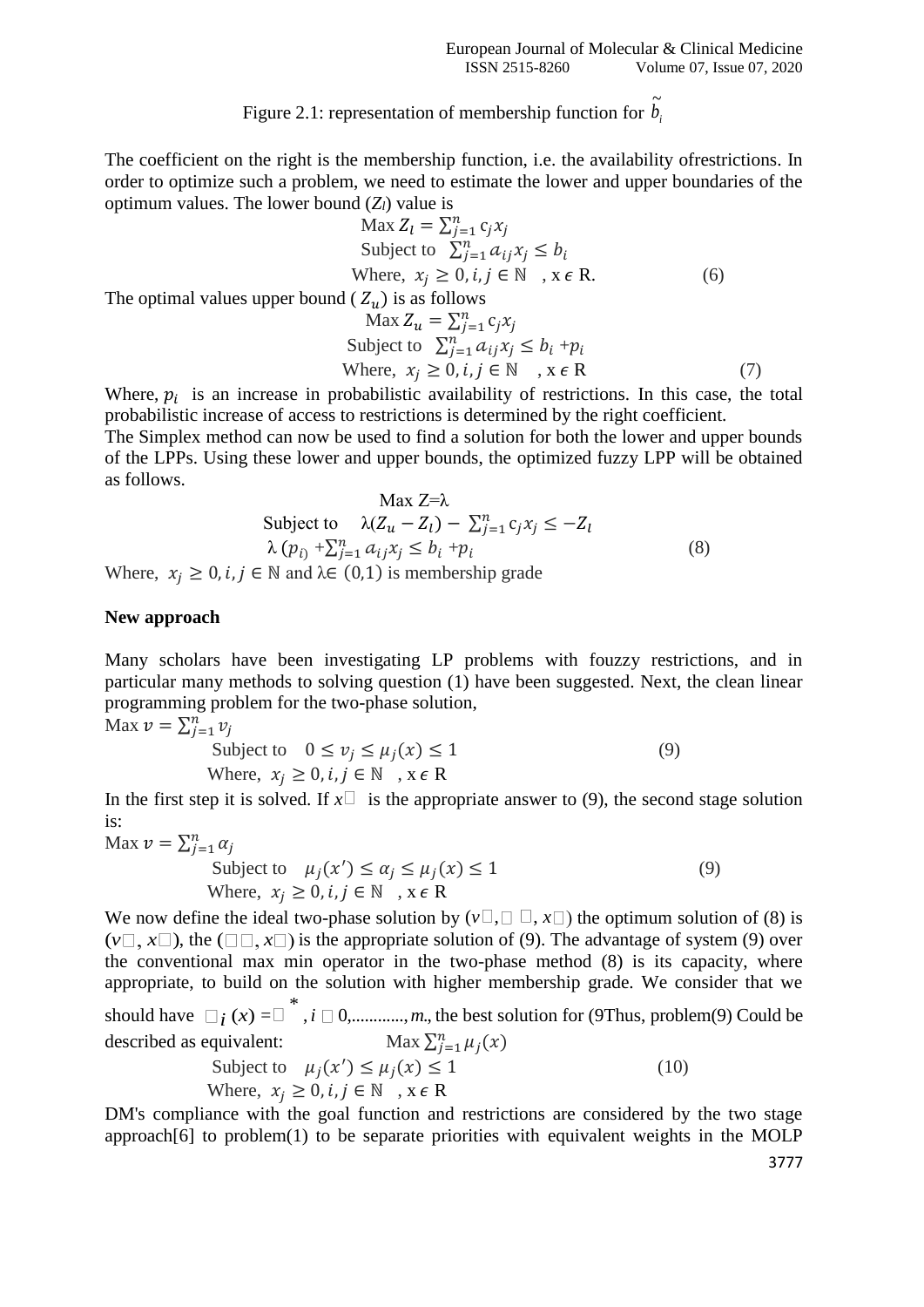model. Model (8) is solved for the optimum solution in Phase I using max-min theory. Phase II considers pattern (9) to boost the solution of (8). Here we propose a different strategy that seeks to both maximize the objective function and, where appropriate, to fulfill requirements at higher rates of achievement. We propose the following multi-target model: $Max(w_0\alpha_0, w_1\alpha_1\ldots, w_m\alpha_m)^T$ Subjected to  $A(x_i)$  ≤  $b_i$  ≤  $(1 - a_i)p_i$ ,  $i = 1, ..., m$  (11)

$$
\alpha_0 = \frac{c^T x - z^0}{z^1 - z^0}
$$
\n
$$
0 \le \alpha_j \le 1, x_i \ge 0, i, j \in \mathbb{N}, x \in \mathbb{R}
$$
\nWhere each  $w_i \square 0$  is a weight linked to  $\square_i$  the following system taking a max-min solution to (11) is a given weight associated with\n\n
$$
\begin{aligned}\n\text{Max } v &\text{subjected to} \\
w_0 \alpha_0 &\ge v \\
w_1 \alpha_1 &\ge v\n\end{aligned}
$$
\n
$$
\begin{aligned}\n\therefore \\
w_m \alpha_m &\ge v \\
A(x_i) &\le b_i \le (1 - \alpha_i) p_i, i = 1 \dots, m \\
\text{Optimal goals of problem-related principles (6) and (7) are } z^0 \text{ and } z^1 \text{ and } (v, \square, x) \text{ Is a } z.\n\end{aligned}
$$

prudent choice to (13)

# **Numerical example**

Consider the following fuzzy linear programming problem.

 $\text{Max } z(x) \Box 4x_1 \Box 5x_2 \Box 9x_3 \Box 11x_4$ *s.t. g*<sub>1</sub> (*x*)  $x_1 \square x_2 \square x_3 \square x_4 \square 15-20$  $g \, 2(x) \Box \, 7x_1 \Box \, 5x_2 \Box \, 3x_3 \Box \, 2x_4 \Box \, 80 - 120$  $g_3(x) \square 3x_1 \square 4.4x_2 \square 10x_3 \square 15x_4 \square 100-130$  *x*1 , *x*2 , *x*3 , *x*4  $\Box$  $\overline{0}$ .

(13)

We solve for lower bound and upper bound then we obtain the values from the following equations  $z^0$  and  $z^1$ 

# **Solution for upper bound** *z* **0**

Sol: - The standard form of this problem is as shown below. In this form, *S*1 , *S*2 and *S*3 are called as surplus variables which are introduced to balance the constraints

|  |  |  |  |  | $\begin{vmatrix} CB_1 \end{vmatrix}$ Basic<br>Variable solution $x_1/x_2x_3/x_4s_1s_2s_3$ Minimum Ratio |
|--|--|--|--|--|---------------------------------------------------------------------------------------------------------|
|  |  |  |  |  | $15/1=15$ .                                                                                             |

3778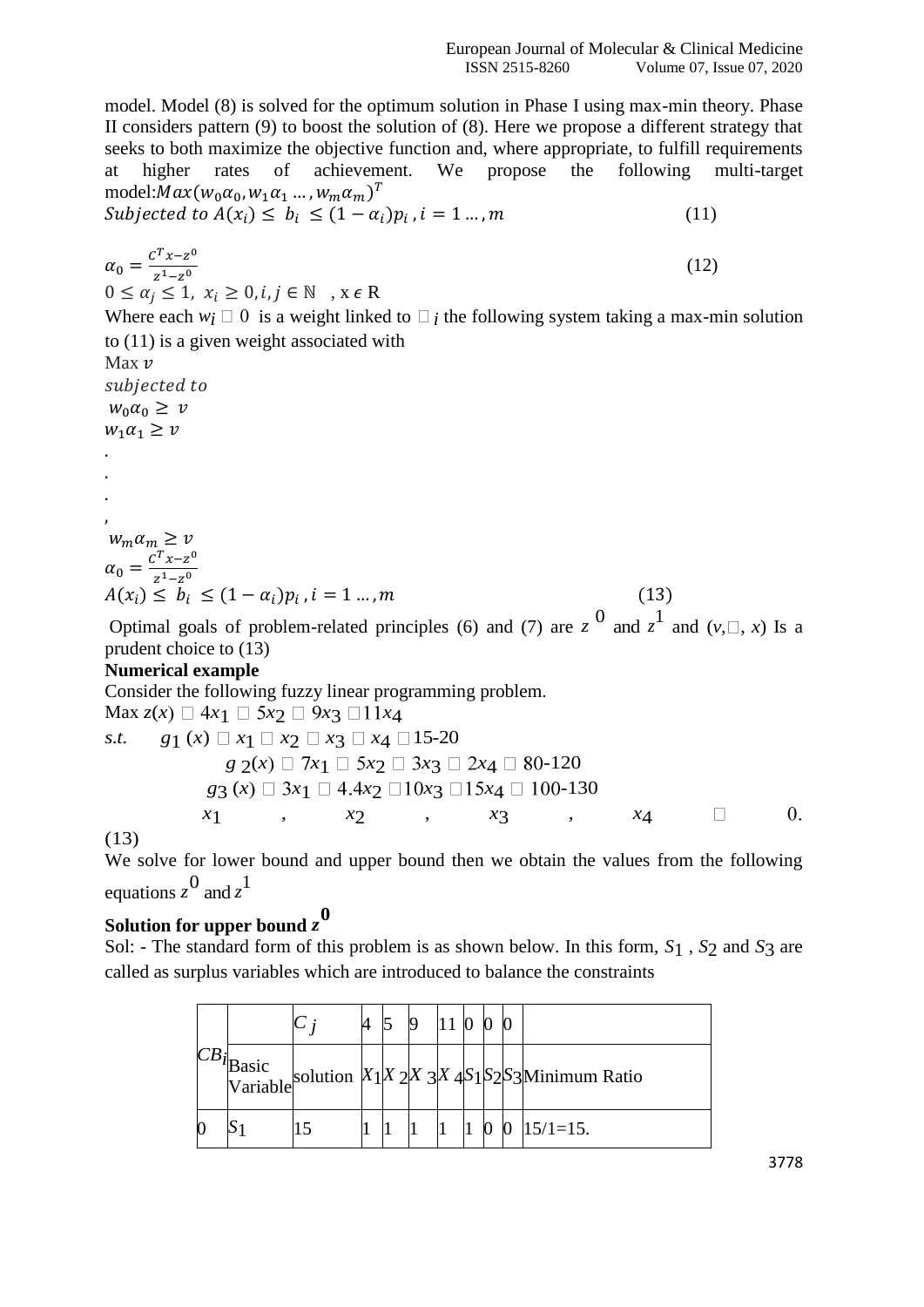### European Journal of Molecular & Clinical Medicine<br>ISSN 2515-8260 Volume 07, Issue 07, 2020 Volume 07, Issue 07, 2020

| $\boldsymbol{0}$ | $\mathcal{S}_{2}$ | 80                                 |                  | 5 | ß             | $\overline{2}$   | $\bf{0}$         | 11 | $\bf{0}$ | $80/2 = 40$ .           |
|------------------|-------------------|------------------------------------|------------------|---|---------------|------------------|------------------|----|----------|-------------------------|
| $\bf{0}$         | S3                | 100                                | 3                |   | 4.4 10 15 0 0 |                  |                  |    |          | $1 \quad 100/15 = 6.67$ |
|                  |                   |                                    | $\boldsymbol{0}$ | 0 |               | $\boldsymbol{0}$ | $\boldsymbol{0}$ |    |          |                         |
|                  |                   | $Z_j \square C_{j-4}$ -5 -9 -110 0 |                  |   |               |                  |                  |    | $\bf{0}$ |                         |

Table 1: table 1 shows the optimized value after the first iteration for lower

bound.

| CB <sub>i</sub> |                | $C_i$                                                      | 4 |                   |                       | 11 0 0   |           |              | $\bf{0}$ |                       |
|-----------------|----------------|------------------------------------------------------------|---|-------------------|-----------------------|----------|-----------|--------------|----------|-----------------------|
|                 |                | Basic VS olution $X_1$ $X_2$ $X_3$ $X_4$ $S_1$ $S_2$ $S_3$ |   |                   |                       |          |           |              |          | Minimum Ratio         |
|                 |                |                                                            |   |                   |                       |          |           |              |          |                       |
| $\overline{0}$  | S <sub>1</sub> | 8.34                                                       |   |                   | $0.8$ 0.71 $0.34$ 0   |          | $\vert$ 1 | $\mathbf{0}$ |          | $-0.1$ 8.34/0.8=10.43 |
| 0               | $S_2$          | 66.67                                                      |   | $6.6$ 4.42   1.67 |                       | $\bf{0}$ | O.        | $\mathbf l$  |          | $0.1466.67/6.6=10.01$ |
| 11              | $X_4$          | 6.67                                                       |   | $0.2$ 0.29 $0.67$ |                       |          | $\bf{0}$  | $\mathbf{0}$ |          | $0.1$ 6.67/0.2=33.35  |
|                 |                |                                                            |   |                   | $C_1$ -1.8-1.77-1.670 |          | $\bf{0}$  | $\bf{0}$     | 0.74     |                       |

 Table 2: table 2 shows the optimized value after the second iteration for lower bound.

| $CB_i$         |                   | $C_{i}$           | 4            | 15   |                   | 11 0        |                | Ю             |       |                                                                     |
|----------------|-------------------|-------------------|--------------|------|-------------------|-------------|----------------|---------------|-------|---------------------------------------------------------------------|
|                | Basic<br>variable | solution $X_1X_2$ |              |      | $X \gtrsim$       | $X_4S_1S_2$ |                |               | $S_3$ | Minimum<br>Ratio                                                    |
| $\bf{0}$       | S <sub>1</sub>    | 0.2525            | $\mathbf{0}$ | 0.17 | $0.131$ 0         |             | I1             |               |       | $\left  -0.121 \right  -0.050$ $\left  0.252 \right  /0.13 = 0.315$ |
| $\overline{A}$ | X <sub>1</sub>    | 10.101            | 11           |      | $0.668$ $0.252$ 0 |             | $\overline{0}$ |               |       | $[0.151 \div 0.0202] 10.101/0.25 = 40.4]$                           |
| 11             | $X_{\mathcal{A}}$ | 4.6464            | 0            |      | $0.159$ 0.616 1   |             | 0              | $-0.0300.070$ |       | $4.646/0.61=7.616$                                                  |
|                |                   |                   |              |      | $-0.569 - 1.2120$ |             | 0              | 0.272 0.696   |       |                                                                     |

Table 3: table 3 shows the optimized value after the third iteration for lower bound.

|  | <b>Basic</b><br>Variable | Solution $X_1X_2$ |  |  |  | Minimum ratio |
|--|--------------------------|-------------------|--|--|--|---------------|

3779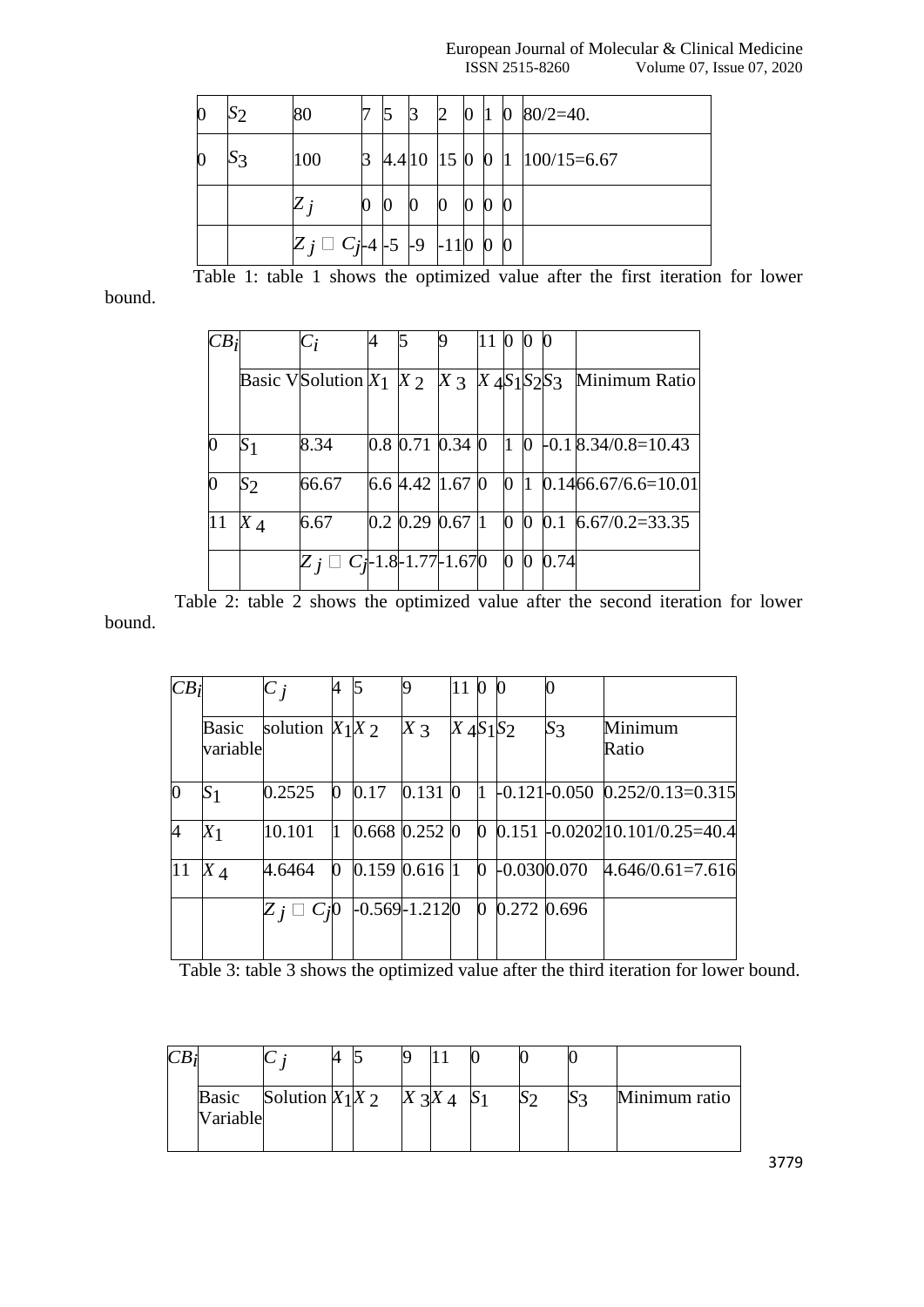| $X_3$ | 1.923                           | $0 \;   1.307 \;   1$                                                          |                          |                      |  | $7.615$ -0.923 - 0.384 1.923 / -0.92 = 2.0             |
|-------|---------------------------------|--------------------------------------------------------------------------------|--------------------------|----------------------|--|--------------------------------------------------------|
|       | 9.615                           | 0.338 0                                                                        |                          |                      |  | $\frac{1.9230.384 \cdot 0.076 \cdot 9.615}{0.38=25.3}$ |
|       | 3.461                           | $0 \begin{array}{ccc} 0 & 0.6461 \\ -0.6461 & -4.690.538 \\ 0.307 \end{array}$ |                          |                      |  | $3.461/0.53=6.53$                                      |
|       | $Z_i \square C_i 0$   1.015   0 |                                                                                | $\overline{\phantom{0}}$ | $9.230 \cdot 0.8461$ |  |                                                        |

Table 4: table 4 shows the optimized value after the fourth iteration for lower bound.

| CB             |                   | $C_{i}$                    | 4 |                  | 19 | 11    |                             | $\boldsymbol{0}$ |               |
|----------------|-------------------|----------------------------|---|------------------|----|-------|-----------------------------|------------------|---------------|
|                | Basic<br>Variable | Solution $X_1X_2X_3X_4$    |   |                  |    |       | S <sub>1</sub>              | $S_2S_3$         | Minimum ratio |
| <b>q</b>       | $X_3$             | 7.857                      | 0 | 0.21             |    |       | $1.714$ -0.4280 0.142       |                  |               |
| $\overline{5}$ | $X_1$             | 7.142                      |   | 0.8 <sub>0</sub> |    |       | $-0.714$ <sub>1.428</sub> 0 | $-0.142$         |               |
| $\bf{0}$       | $S_2$             | 6.428                      | 0 | $-1.20$          |    |       | $1.857 + 8.7141$ 0.571      |                  |               |
|                |                   | $Z$ $\,i \sqcup C$ $\!j$ 0 |   | 0                | 0  | 1.571 | $1.857$ 0 0.714             |                  |               |

Table 5: table 5 shows the optimized value after the fifth iteration for lower bound.

The optimal solutions  $z^{0}$  = 4(7.142) + 5(0) + 9(7.85) + 11(0) = 99.218.

# **Solution for upper bound** *z* **1**

| $CB_{1}$ |                   | $C_{i}$  | 4 |        |             | 11     | 0 0              |              | $\bf{0}$         |                                                       |
|----------|-------------------|----------|---|--------|-------------|--------|------------------|--------------|------------------|-------------------------------------------------------|
|          | Basic<br>Variable |          |   |        |             |        |                  |              |                  | Solution $X_1 X_2 X_3 X_4 S_1 S_2 S_3 $ Minimum ratio |
|          | S <sub>1</sub>    | 20       |   |        |             | 11     | 1                | $\bf{0}$     | $\bf{0}$         | $20/1=20$                                             |
|          | $S_{2}$           | 120      |   | 5      | ß           | 2      | $\boldsymbol{0}$ | $\mathbf{1}$ | $\boldsymbol{0}$ | $120/2=60$                                            |
|          | $S_3$             | 130      | R | 4.4 10 |             | 15 0 0 |                  |              | 11               | $130/15 = 8.667$                                      |
|          |                   | $C_i$ -4 |   | -5     | $-9$ $-110$ |        |                  | $\mathbf{0}$ | $\bf{0}$         |                                                       |

Table 1: table 1 shows the optimized value after the first iteration for upper bound.

| $\blacksquare$ | ∼ |  | N | . . | $\Omega$<br><b>V</b> | $\sim$<br>N | Ir<br>N |  |
|----------------|---|--|---|-----|----------------------|-------------|---------|--|
|                |   |  |   |     |                      |             |         |  |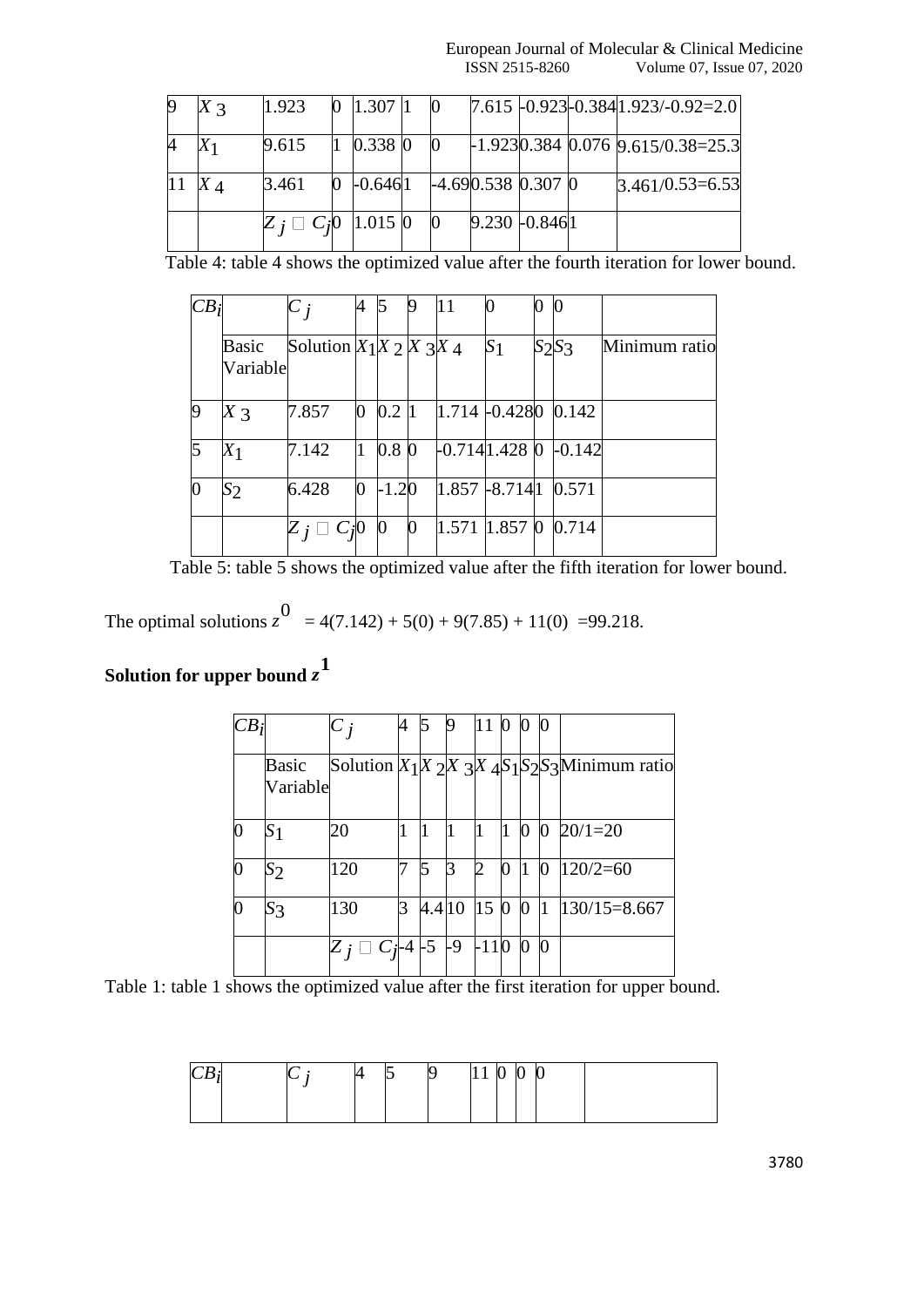|          | Basic<br>Variable | Solution $X_1$ $X_2$ $X_3$ $X_4$ $S_1$ $S_2$ $S_3$ |                  |  |              |                  |       | Minimum ratio                  |
|----------|-------------------|----------------------------------------------------|------------------|--|--------------|------------------|-------|--------------------------------|
|          |                   |                                                    |                  |  |              |                  |       |                                |
| $\Omega$ | S <sub>1</sub>    | 11.333                                             | 0.8 0.7060.3330  |  | $\mathbf{1}$ | $\bf{0}$         |       | $-0.06611.333/0.8=14.16$       |
| $\bf{0}$ | $S_2$             | 102.66                                             | 6.6 4.413 1.6660 |  | $\Omega$     |                  |       | $-0.133 102.66/6.6=15.55 $     |
| 11       | $X_{\mathcal{A}}$ | 8.67                                               | 0.2 0.2930.6661  |  |              |                  |       | $ 0, 0, 0.066, 8.67/0.2=43.35$ |
|          |                   | $Z_i \square C_i$ -1.8-1.77-1.670                  |                  |  | $\Omega$     | $\boldsymbol{0}$ | 0.734 |                                |

Table 2: table 2 shows the optimized value after the second iteration for upper bound.

| $CB_i$   |                   | $C_i$               | 4              | 5                 | 9     | 11             | $\boldsymbol{0}$ | 0            | $\boldsymbol{0}$ |                              |
|----------|-------------------|---------------------|----------------|-------------------|-------|----------------|------------------|--------------|------------------|------------------------------|
|          | Basic<br>Variable | Solution $X_1X_2$   |                |                   | $X_3$ | $X_4 S_1$      |                  |              | $S_2S_3$         | Minimum ratio                |
| 4        | $X_1$             | 14.1667             | $\overline{1}$ | 0.883             | 0.417 | $\bf{0}$       | 1.25             | $\bf{0}$     |                  | $-0.083$  14.167/0.417=33.97 |
| $\bf{0}$ | $S_2$             | 9.16667             | $\overline{0}$ | $-1.416 - 1.08$   |       | $\overline{0}$ | $-8.25 1$        |              | 0.417            | $9.167/-1.08 = -8.487$       |
| 11       | $X_4$             | 5.83333             | $\overline{0}$ | 0.117             | 0.584 | l1             | $-0.250$         |              | 0.083            | 5.833/0.584=9.988            |
|          |                   | $Z_j \square C_j 0$ |                | $-0.184 - 0.9170$ |       |                | 2.25             | $\mathbf{0}$ | 0.584            |                              |

Table 3: table 3 shows the optimized value after the third iteration for upper bound.

| CB       |                   | $C_{i}$                 | 4 |                  | 19        | 11                |           | 0 | $\boldsymbol{0}$ |               |
|----------|-------------------|-------------------------|---|------------------|-----------|-------------------|-----------|---|------------------|---------------|
|          | Basic<br>Variable | Solution $X_1X_2X_3X_4$ |   |                  |           |                   | $S_1$     |   | $S_2S_3$         | Minimum ratio |
| 4        | $X_1$             | 10                      |   | 0.8 <sub>0</sub> |           | $-0.714$   1.4280 |           |   | $-0.142$         |               |
| $\bf{0}$ | $\mathcal{S}_{2}$ | 20                      | 0 | $-1.20$          |           | 1.857             | $-8.72 1$ |   | 0.572            |               |
| 9        | $X_3$             | 10                      | 0 | 0.2              | $\vert$ 1 | $1.714$ -0.43 0   |           |   | 0.143            |               |
|          |                   |                         |   | 0                | $\bf{0}$  | 1.57141.8570      |           |   | 0.714            |               |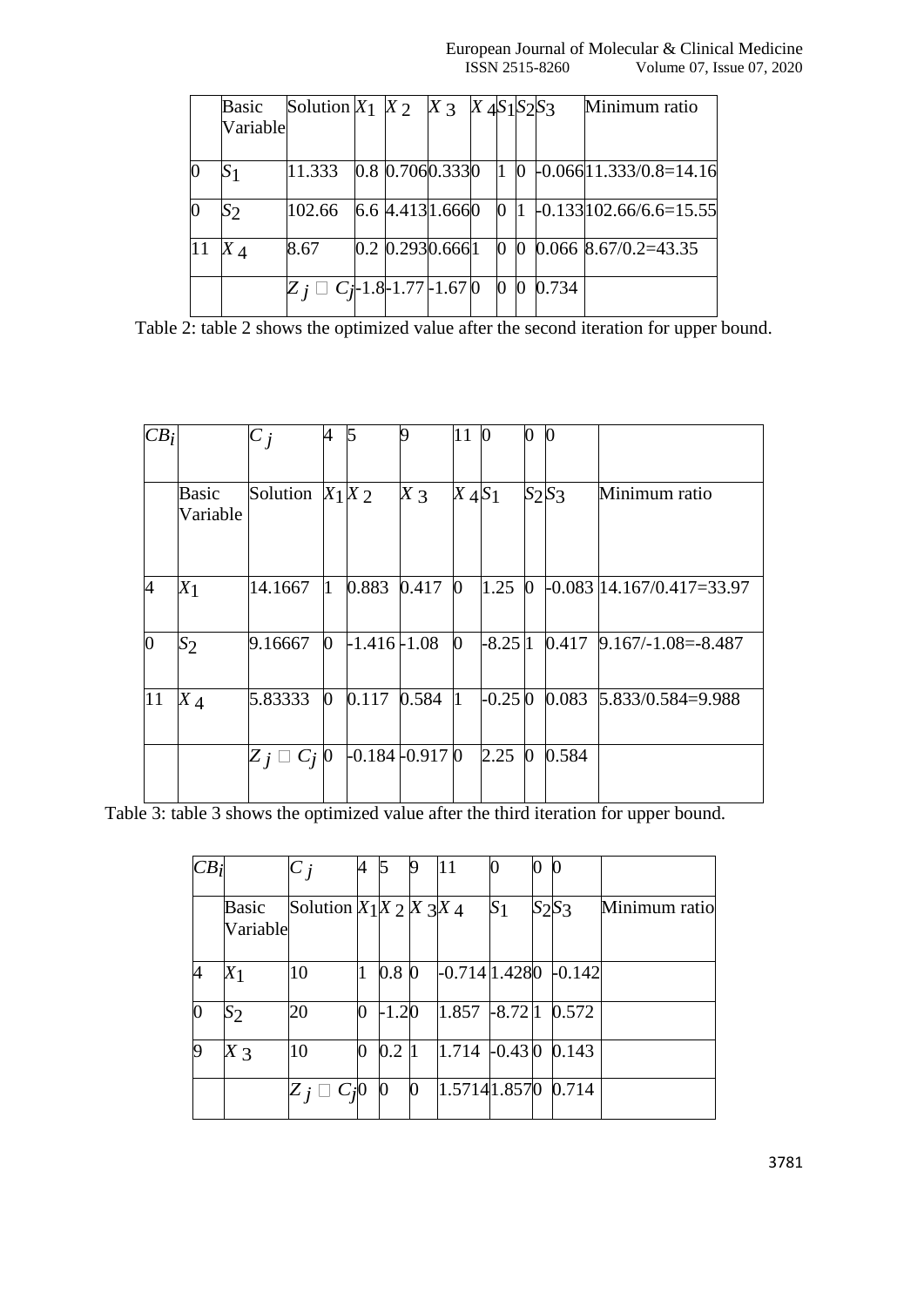Table 4: table 4 shows the optimized value after the fourth iteration for upper bound.

The optimal solutions for upper bound is  $z$  (optimal) = 4 $x_1 \square 5x_2 \square 9x_3 \square 11x_4 = 4(10) + 5(0) + 9(10) + 11(0) = 130$ . Hence  $z^0 = 99.218$  and  $z^1 = 130$  Then the max-min operator is ready to solve.  $max$ *s.t.*  $4x_1 \square 5x_2 \square 9x_3 \square 11x_4 \square 30.71429 \square 99.218$  $4x_1 \Box 5x_2 \Box 9x_3 \Box 11x_4$  $\Box$  130  $x_1 \square x_2 \square x_3 \square x_4 \square 5 \square \square 20$  $x_1 \square x_2 \square x_3 \square x_4$  $\Box$  15  $7x_1 \Box 5x_2 \Box 3x_3 \Box 2x_4 \Box 40 \Box \Box 120$  $7x_1 \square 5x_2 \square 3x_3 \square 2x_4$ <br> $\square 80$  $3x_1 \Box 4.4x_2 \Box 10x_3 \Box 15x_4 \Box 30 \Box \Box 130$  $3x_1 \Box 4.4x_2 \Box 10x_3 \Box 15x_4$ <br> $\Box 100$ *x*1 , *x*2 , *x*3, *x*4  $\begin{array}{c}\n\Box \ 0, \\
\Box \ \Box \Box 0, 1 \Box \Box\n\end{array}$ 

As above we get the balanced constraints. Thus we have.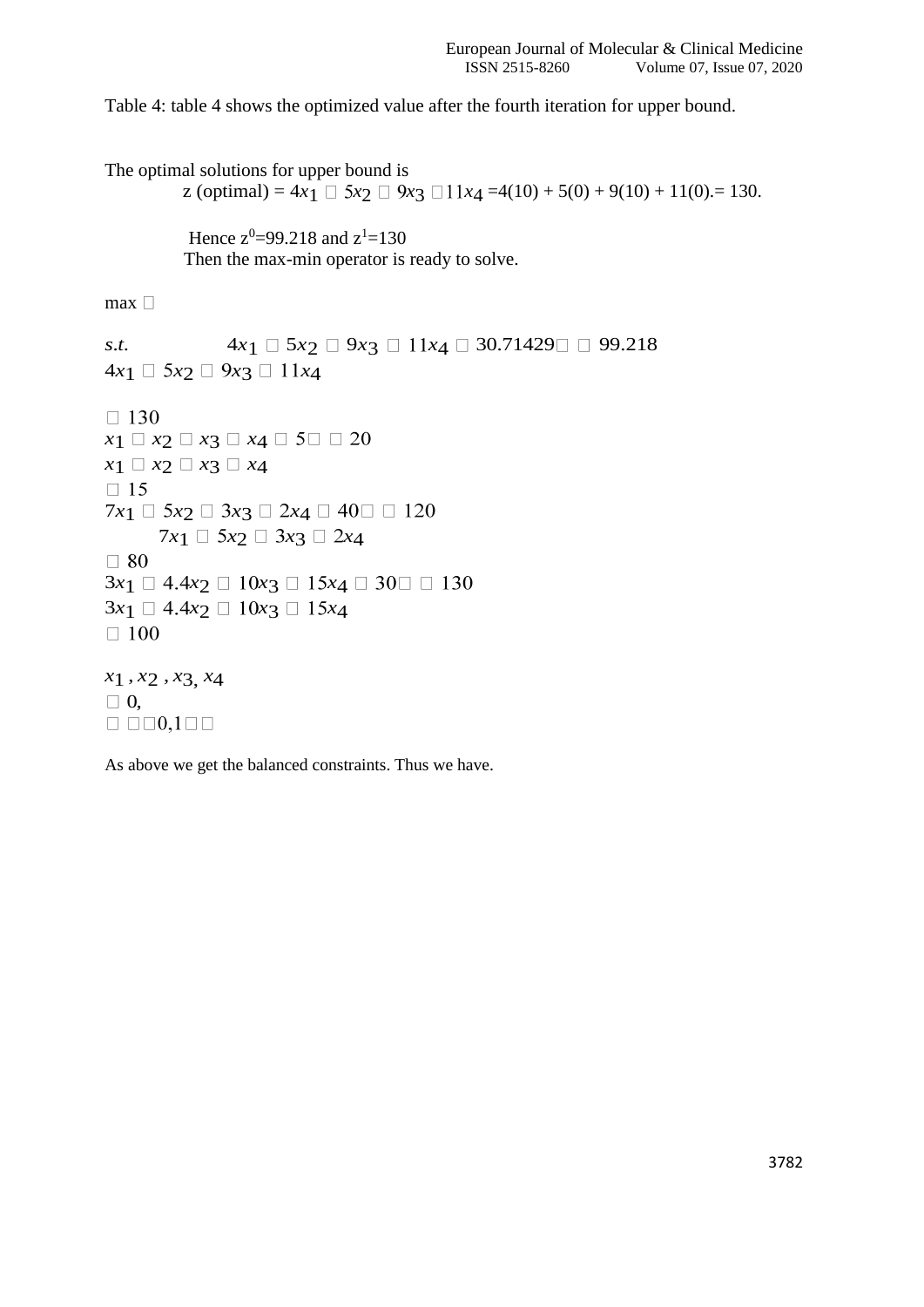| $CB_i$         |                | $\overline{C}_j$    | 0            | 0                     | 0              | 0              | 1           | 0              | 0              | 0              | 0                | 0              | 0                | 0        | $\overline{0}$   |                                   |
|----------------|----------------|---------------------|--------------|-----------------------|----------------|----------------|-------------|----------------|----------------|----------------|------------------|----------------|------------------|----------|------------------|-----------------------------------|
|                | B.V.Sol.       |                     |              | $X_1X_2X_3X_4\square$ |                |                |             |                |                |                |                  |                |                  |          |                  | S1S2S3S4S5S6S7S8Minimum<br>Ratio. |
| $\overline{0}$ | S <sub>1</sub> | 99.2                | 4            | 5                     | 9              | 11             | $-30.7-1$ 0 |                |                | $\overline{0}$ | $\bf{0}$         | $\overline{0}$ | $\overline{0}$   | 0        | $\overline{0}$   | $99.2/11=$<br>9.025974            |
| $\overline{0}$ | $S_2$          | 130                 | 5            | 5                     | 9              | 11             | $\bf{0}$    | 0              | 1              | $\overline{0}$ | $\boldsymbol{0}$ | $\overline{0}$ | $\overline{0}$   | 0        | $\overline{0}$   | $130/11=$<br>11.81818             |
| $\overline{0}$ | $S_3$          | 20                  | $\mathbf{1}$ | $\mathbf{1}$          | 1              | l1             | 5           | 0              | 0              | 1              | $\overline{0}$   | $\overline{0}$ | $\overline{0}$   | 0        | $\boldsymbol{0}$ | $20/1=20$                         |
| $\overline{0}$ | $S_4$          | 15                  | $\mathbf{1}$ | $\overline{1}$        | l1             | l1             | 0           | 0              | $\overline{0}$ | 0              | $-1$             | $\bf{0}$       | $\boldsymbol{0}$ | 0        | $\boldsymbol{0}$ | $15/1=15$                         |
| $\overline{0}$ | $S_5$          | 120                 | 7            | 5                     | 3              | $\overline{2}$ | 4           | $\overline{0}$ | $\mathbf{0}$   | $\bf{0}$       | $\mathbf{0}$     | $\overline{1}$ | $\overline{0}$   | $\bf{0}$ | $\mathbf{0}$     | $120/4=30$                        |
| $\overline{0}$ | $S_6$          | 80                  | 7            | 5                     | $\overline{3}$ | $\overline{c}$ | 0           | 0              | 0              | $\overline{0}$ | $\overline{0}$   | $\overline{0}$ | $-10$            |          | $\bf{0}$         | $80/0=$                           |
| $\overline{0}$ | $S_{7}$        | 130                 | 3            | 4.4 10                |                | 15             | 30          | 0              | $\overline{0}$ | $\overline{0}$ | $\overline{0}$   | $\overline{0}$ | $\overline{0}$   | l1       | 0                | $130/30=$<br>4.333333             |
| O              | $S_8$          | 100                 | 3            | 4.4 10                |                | 15             | $\bf{0}$    | 0              | 0              | $\overline{0}$ | $\mathbf{0}$     | $\bf{0}$       | $\overline{0}$   | $\bf{0}$ |                  | $-1 100/15=$<br>6.666667          |
| $4 - 1$        |                | $Z_j \square C_j 0$ |              | 0                     | 0              | 0              | $-1$        | 0              | $\overline{0}$ | $\overline{0}$ | $\boldsymbol{0}$ | $\overline{0}$ | $\boldsymbol{0}$ | 0        | $\bf{0}$         |                                   |

Table 1: table 1 shows the optimized value after the first iteration. After doing the same operation as above tables hence we get the optimal solution in the  $4<sup>th</sup>$ iteration.

| CB <sub>i</sub> |                    | $ C_j $              | $\boldsymbol{0}$ | $\boldsymbol{0}$ | 0              | 0                 | 10 |                                                                         | $\overline{0}$ | $\bf{0}$            | 0 <sup>0</sup> |                | $\bf{0}$         | 0              |                  |
|-----------------|--------------------|----------------------|------------------|------------------|----------------|-------------------|----|-------------------------------------------------------------------------|----------------|---------------------|----------------|----------------|------------------|----------------|------------------|
|                 |                    | B. Sol.              |                  |                  |                | $X_1X_2X_3X_4$    |    | $\Box S_1$                                                              |                | $S_2S_3$            |                |                | $S_4S_5S_6$      | S <sub>7</sub> | $S_8$            |
| 0               | S <sub>4</sub> 2.5 |                      | $\boldsymbol{0}$ | $\bf{0}$         | $\bf{0}$       | $-0.13$ 0 $-0.08$ |    |                                                                         |                | $0\,0.8$            | $\mathbf{1}$   | $\bf{0}$       | $\boldsymbol{0}$ | $-0.0580$      |                  |
| 0               |                    | S <sub>2</sub> 15.35 | $\bf{0}$         | $\bf{0}$         | $\bf{0}$       | $-0.78$ 00.5      |    |                                                                         |                | $1 - 0.9$           | $\overline{0}$ | $\mathbf{0}$   | $\mathbf{0}$     | $-0.3570$      |                  |
| 0               |                    | X 25.65470           |                  | $\vert$ 1        | $\overline{0}$ |                   |    | $\frac{1}{2}$ .1110 $\leftarrow$ 0.3580 6.59 0 0 0.83                   |                |                     |                |                |                  | $-0.7320$      |                  |
| 0               |                    | $X$ 37.79760         |                  | $\boldsymbol{0}$ | $\vert$ 1      |                   |    | $2.081$   0   0.036   0   - 1.81   0   0   - 0.166   0.264   0          |                |                     |                |                |                  |                |                  |
| 0               | S <sub>5</sub> 38  |                      | $\boldsymbol{0}$ | $\boldsymbol{0}$ | 0              |                   |    | $\left  -0.102 \right  0.065 \left  0.12 \right  0 \left  1 \right  1$  |                |                     |                |                |                  | $-0.0460$      |                  |
| 0               |                    | $X_1$ 4.04761        |                  | $\boldsymbol{0}$ | $\overline{0}$ | 0.90              |    | 0 0.24                                                                  |                | $0$ -3.93 0 0 -0.66 |                |                |                  | 0              | $\boldsymbol{0}$ |
| 0               | $S_8$ 15           |                      | 0                | $\boldsymbol{0}$ | $\bf{0}$       |                   |    | $\left[0.76\right]0\left[0.48\right]0\left[0.90\right]0\left[0\right]0$ |                |                     |                |                |                  | 0.651          | 1                |
|                 |                    | 0.5                  | 0                | 0                | 0              |                   |    | $0.025$ 1 0.016 0 0.0300                                                |                |                     |                | $\mathbf{0}$   | $\bf{0}$         | 0.011          | $\boldsymbol{0}$ |
|                 |                    |                      | 0                |                  | 0              |                   |    | 0.025 00.016 0 0.0300                                                   |                |                     |                | $\overline{0}$ | $\mathbf{0}$     | 0.011          | 0                |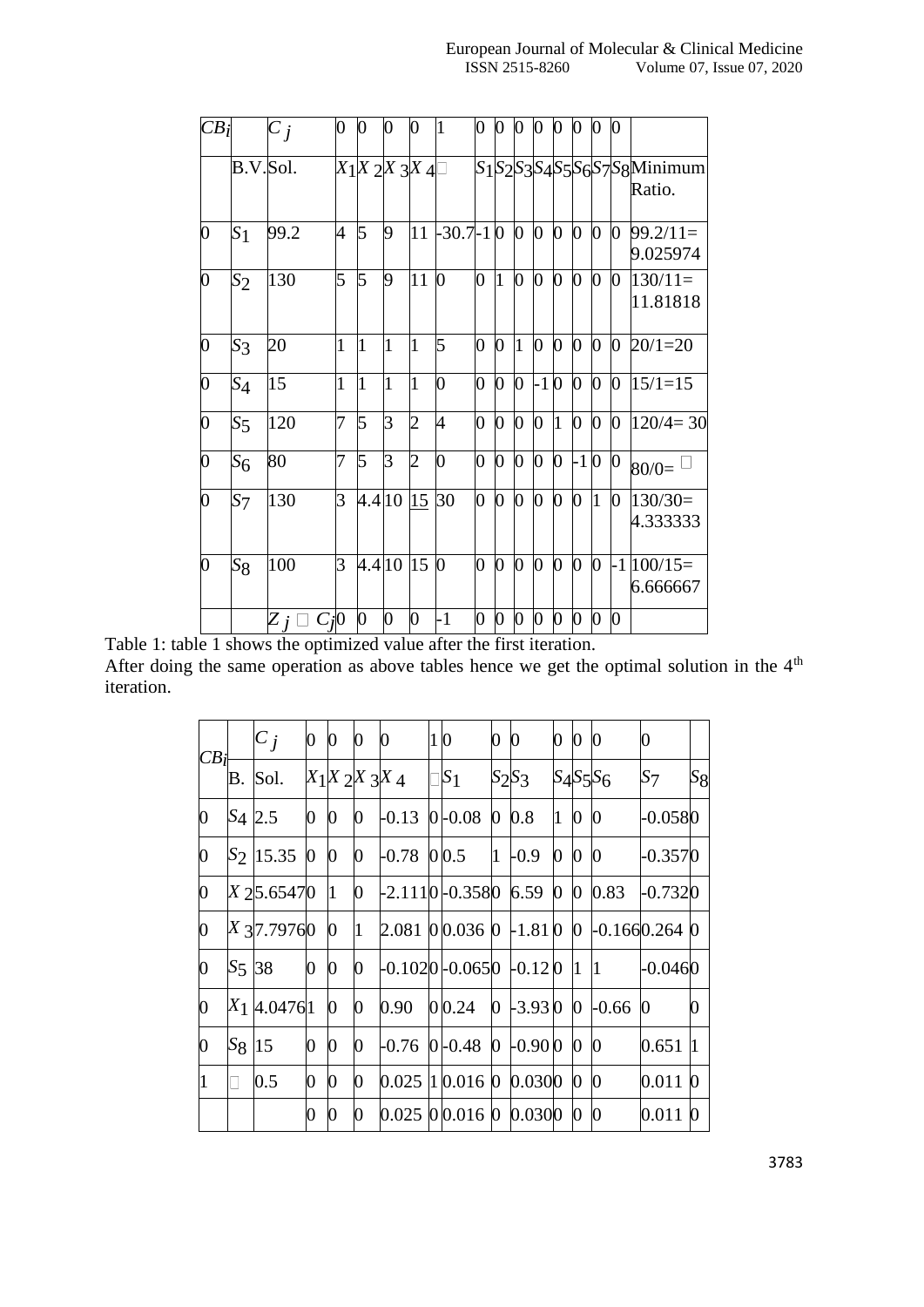Table 2: table 2 shows the optimized value after the fourth iteration

Here, we get the values such that  $X_1 = 4.0476$ ,  $X \, \gamma = 5.6547$ ,  $X_3$  =7.7976 and  $\Box$  = 0.5 Hence, the results obtained for this problem by two-phase method are  $X^* = (4.0476, 5.6547, 7.7976, 0)$ . The optimal value  $\Box$  =0.5 and from (13), we get  $Z=4(4.0476) + 5(5.6547) + 9(7.7976) +11(0) = 114.642$ We note that, that the values of  $X_1, X_2$  and  $X_3$  in the membership grade of each constraints of (13) we achieve  $\mu_0(x^*) = \mu_1(x^*) = \mu_3(x^*) = \alpha =$ 0.5 and  $\mu_2(x^*) = 0.8303$  The second phase is to solve the following problem.  $Max\alpha = \alpha_0 + \alpha_1 + \alpha_2 + \alpha_3$ *s.t.*  $0.5 \le \alpha_i, i = 0, 1 \text{ and } 3$  $0.8303 \leq \alpha_2$  $4x_1 \Box 5x_2 \Box 9x_3 \Box 11x_4 \Box 30.71429 \Box \Box 99.218$  $4x_1 \Box 5x_2 \Box 9x_3 \Box 11x_4$  $\Box$  130  $x_1 \square x_2 \square x_3 \square x_4 \square 5 \square \square 20$  $x_1 \square x_2 \square x_3 \square x_4 \square 15$  $7x_1 \Box 5x_2 \Box 3x_3 \Box 2x_4 \Box 40 \Box \Box \Box 120$  $7x_1 \Box 5x_2 \Box 3x_3 \Box 2x_4$  $\Box$  80  $3x_1 \Box 4.4x_2 \Box 10x_3 \Box 15x_4 \Box 30 \Box_0 \Box 130$  $3x_1 \Box 4.4x_2 \Box 10x_3 \Box 15x_4$  $\square$  100  $x_1$ ,  $x_2$ ,  $x_3$ ,  $x_4 \square 0$ ,  $0.5 \le \alpha_0 \le 1, 0.5 \le \alpha_1 \le 1, 0.5 \le \alpha_3 \le 1$  and  $0.8303 \le \alpha_2 \le 1$ The standard form of linear of linear programming problem is shown below: Max  $Z=0x_1 \square 0x_2 \square 0x_3 \square 0x_3 \square \square_0 \square \square_1 \square \square_2 \square \square_3$  $\alpha_i - s_i = 0$ ,  $i = 0$ , 1 and 3  $\alpha_2 - s_4 = 0$ 4*x*<sub>1</sub>  $\Box$  5*x*<sub>2</sub>  $\Box$  9*x*<sub>3</sub>  $\Box$  11*x*<sub>4</sub>  $\Box$  30.71429 $\Box$  −*s*<sub>5</sub> = 99.218  $4x_1 \Box 5x_2 \Box 9x_3 \Box 11x_4$  $+s_6 = 130$  $x_1 \Box x_2 \Box x_3 \Box x_4 \Box 5 \Box \Box +s_7 = 20$  $x_1 + x_2 + x_3 + x_4 + s_8 = 15$  $7x_1 \Box 5x_2 \Box 3x_3 \Box 2x_4 \Box 40 \Box_{\Box \Box} + s_9 = 120$  $7x_1 \Box 5x_2 \Box 3x_3 \Box 2x_4 + s_{10} = 80$  $3x_1 \Box 4.4x_2 \Box 10x_3 \Box 15x_4 \Box 30 \Box_0 \Box s_{11} = 130$  $3x_1 \Box 4.4x_2 \Box 10x_3 \Box 15x_4 + s_{12} = 100$  $x_1$ ,  $x_2$ ,  $x_3$ ,  $x_4 \square 0$ ,  $0.5 \le \alpha_0 \le 1$ ,  $0.5 \le \alpha_1 \le 1$ ,  $0.5 \le \alpha_3 \le 1$  and  $0.8303 \le \alpha_2 \le 1$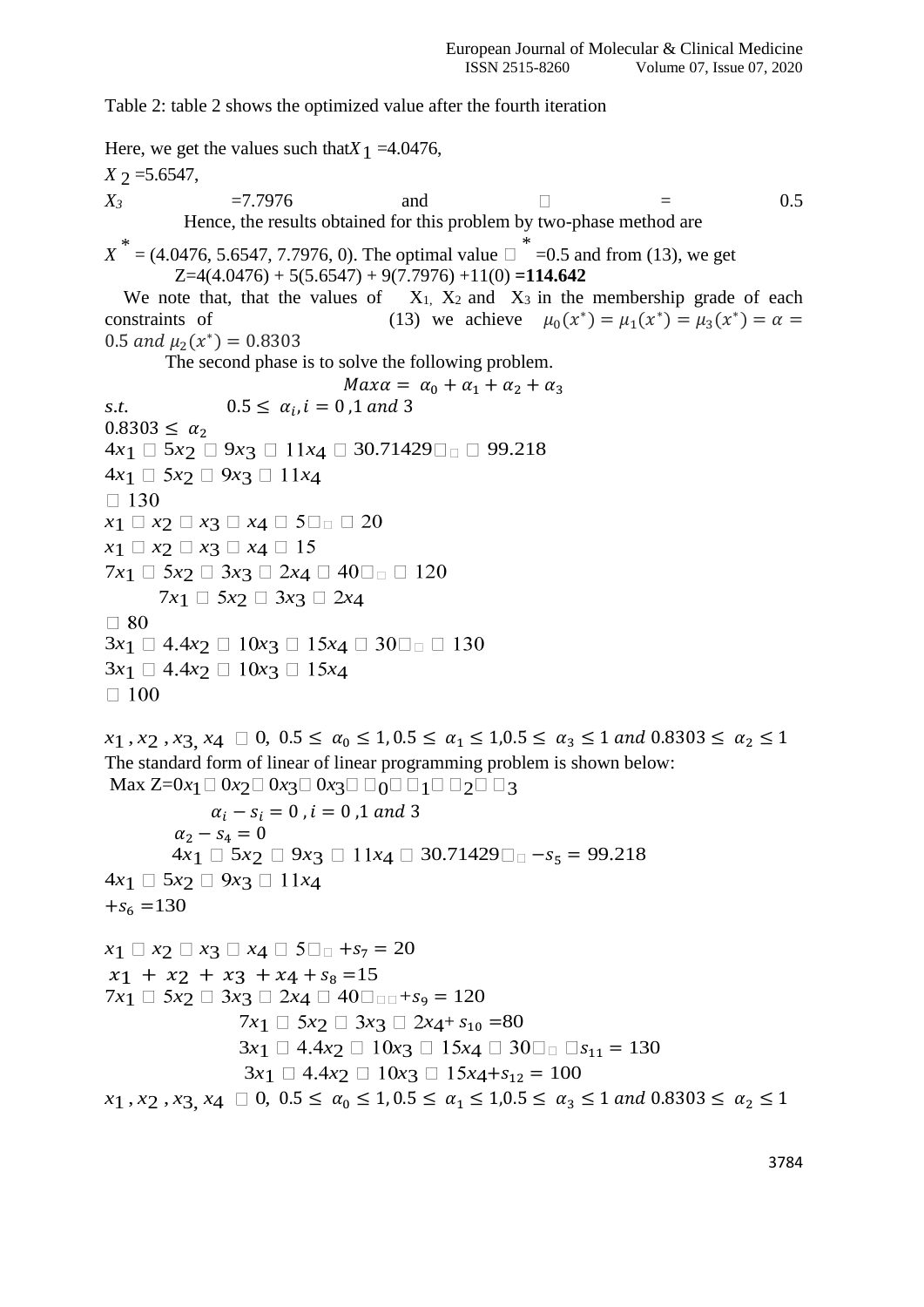After solving above system we got The optimal solution is  $X^{**} = (4.1, 5.58, 7.8, 0)$ and Z= **114.5**

and  $\mu_0(x^{**}) = \mu_1(x^{**}) = \mu_3(x^{**}) = \alpha = 0.5$  and  $\mu_2(x^{**}) = 1$ 

 It is easy to see that not only achieves the optimal objective value but also attains higher grade of  $\mu_2(x^{**})$  Thus, the satisfaction levels obtained by our method and the ones obtained by two phase method are

same. After tried other weights, we obtain following solutions

*<sup>X</sup>*\*\* = (0, 12.17,6.39,0) and Z= **118.36**

and  $\mu_0(x^{**}) = 0.63$ ,  $\mu_1(x^{**}) = 0.29$   $\mu_3(x^{**}) = 0.43$  and  $\mu_2(x^{**}) = 1$ 

 Through having lower / higher degrees of choice for constraints, optimisation values may be obtained by the latter outcome. It should be done to the benefit of the DM effectively

### **Conclusion**

In this paper, introduction, history, development and importance of operations research have been studied. Basic definitions of fuzzy sets and fuzzy linear programming problem have been reviewed. Membership functions of triangular fuzzy number have been given. The new fuzzy linear programming problem model is constructed that gives the Decision maker autonomy by enabling for the limitations and impartial roles of preferred different weight allocations. A method to solve fuzzy linear programming problem with grade of satisfaction in constraint has been discussed. Also the method has been illustrated with numerical example. The previous optimization found that optimal attributes can be obtained by having better / significantly larger choice ratios for the constraints. To the approval of the DM, such function may be easily utilized.

# **References**

- 1. J Reed and S. Leaven good (1998), James E. Reeb and Scott Leaven good, Extension agent, Klamath County; Oregon State University. EM 8720-E
- 2. Predrag Prodanovic (2001), report no. 302, Department of Civil and Environmental Engineering Facility for Intelligent Decision Support
- 3. George B. Dantzig (2002),Operations Research© 2002 INFORMS Vol.50,No.1, January–February2002,pp.42–47
- 4. Yenilmez, K. & Gasimov, R. (2002) , R. (2002), Turk J Math, 26, 375-396.
- 5. Rogers, F., Neggers, J., & Jun, Y. (2008). In International Mathematical Forum, 23(3), 1141-1155
- 6. Dr. Zaki. S Tewfik and Sabibha Fathil Jawed (2010) , Iraq J. Electrical and Electronic Engineering, Vol.6 No.2
- 7. Dipti Dubey and Aparna Mehra (2011), EUSFLAT-LFA 2011, Aix-les-Bains, France
- 8. Dipankar Chakra borty, Deepak Kumar Jana and Tappan Kumar Roy (2014), Hindawi Publishing Corporation International Journal of Engineering Mathematics Volume 2014, Article ID 593185
- 9. Xinxiang Zhang Wiemin ma and Liping Chem.(2014), Hindawi Publishing Corporation e Scientific World Journal Volume 2014, Article ID 215047
- 10. A.Karpagam and P.Sumathi (2014) *International Journal of Latest Research in Science and Technology Volume 3,Issue 6: Page No.95-98*